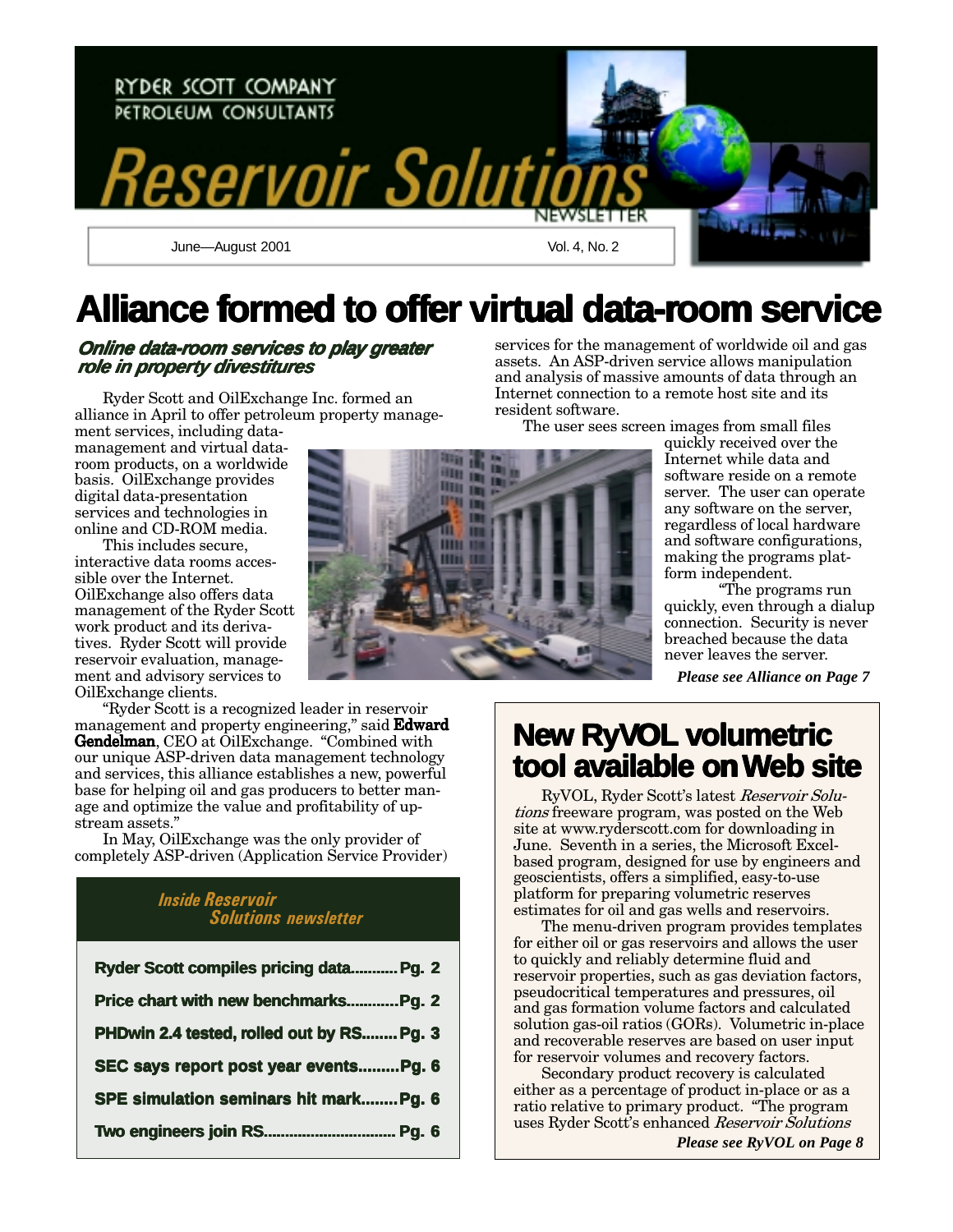# **New price chart shows recognized benchmarks**

**Ryder Scott assists clients with pricing information tracked and compiled by Ziehe** 



The new oil and gas price chart below shows more commonly used U.S. benchmarks than previously published in *Reservoir Solutions* newsletter. The chart now shows the monthly average cash market prices of West Texas Intermediate Crude at Cushing from the New York Mercantile Exchange rather than the WTI postings of Exxon Co. USA. Monthly average, cashmarket prices are also shown for

#### **Publisher's Statement**

*Reservoir Solutions* newsletter is published quarterly by Ryder Scott Company LP Petroleum Consultants. Established in 1937, the reservoir evaluation consulting firm performs more than 1,000 studies a year. Ryder Scott has issued reports on more than 200,000 wells or producing entities in North America. The firm has also evaluated hundreds of international oil and gas properties involving thousands of wells. Ryder Scott multidisciplinary studies incorporate geophysics, petrophysics, geology, petroleum engineering, reservoir simulation and economics. With 117 employees, including 66 engineers and geoscientists, Ryder Scott has the capability to complete the largest, most complex reservoir-evaluation projects in a timely manner.

#### Board of Directors

Ronald Harrell Chairman and CEO Don P. Roesle President and COO John E. Hodgin Exec. V. President

Fred P. Richoux Sr. Vice President John R. Warner Exec. V.P.–Intl. Larry T. Nelms Sr. Vice President

**Reservoir Solutions** Editor: Mike Wysatta Business Development Manager

Ryder Scott Company LP 1100 Louisiana, Suite 3800 Houston, Texas 77002-5218 Phone: 713-651-9191; Fax: 713-651-0849 Denver, Colorado; Phone: 303-623-9147 Calgary, AB, Canada; Phone: 403-262-2799 E-mail: info@ryderscott.com Web site: www.ryderscott.com

Brent crude and for gas deliveries to Henry Hub, LA.

Fred Ziehe, senior vice president at Ryder Scott, sources and compiles pricing information for the chart. "These three market commodities are more familiar marker points for our clients," he said.

Ziehe has developed several charts for internal use. "Our clients provide differentials (price between wellhead and benchmark price) and we use this pricing information to back-calculate a wellhead price," he said. Ryder Scott also uses daily year-end prices for the three benchmarks in preparing year-end SEC-case reserves reports.

Ziehe has put together a monthly Henry Hub price chart that shows cash prices a seller would receive for gas delivered to Henry Hub, assuming a daily contract basis as an average for the month. He said, "This average price is not likely to be the price a seller would actually receive for a 30-day contract, because it is likely to be negotiated during bid week,

the last week of the month preceding sales. However, this plot is still a good indicator of monthly changes."

Ziehe has developed a daily chart for Henry Hub that is used to compare bid-week prices to those actually received to determine differentials between wellhead prices and Henry Hub, month by month. "These differentials will likely change each month and could be significantly different depending on the well location and volatility of the Hub prices," said Ziehe.

Ryder Scott personnel use Ziehe's compilations to assist clients. "Some clients, especially those not directly involved in commodity marketing, simply give accounting statements to us," said Ziehe. Ryder Scott personnel then calculate differentials and future wellhead prices based on forecasts of the benchmark prices.

For further information on historical pricing used to fulfill reporting requirements, contact Ziehe at 713-651-9191, ext. 276 or at fred\_ziehe@ryderscott.com.



**The historical price chart shows the monthly average cash market prices for the following: WTI crude at Cushing (NYMEX), Brent crude and Henry Hub gas.**

## **Price history of benchmark oil and Henry Hub gas**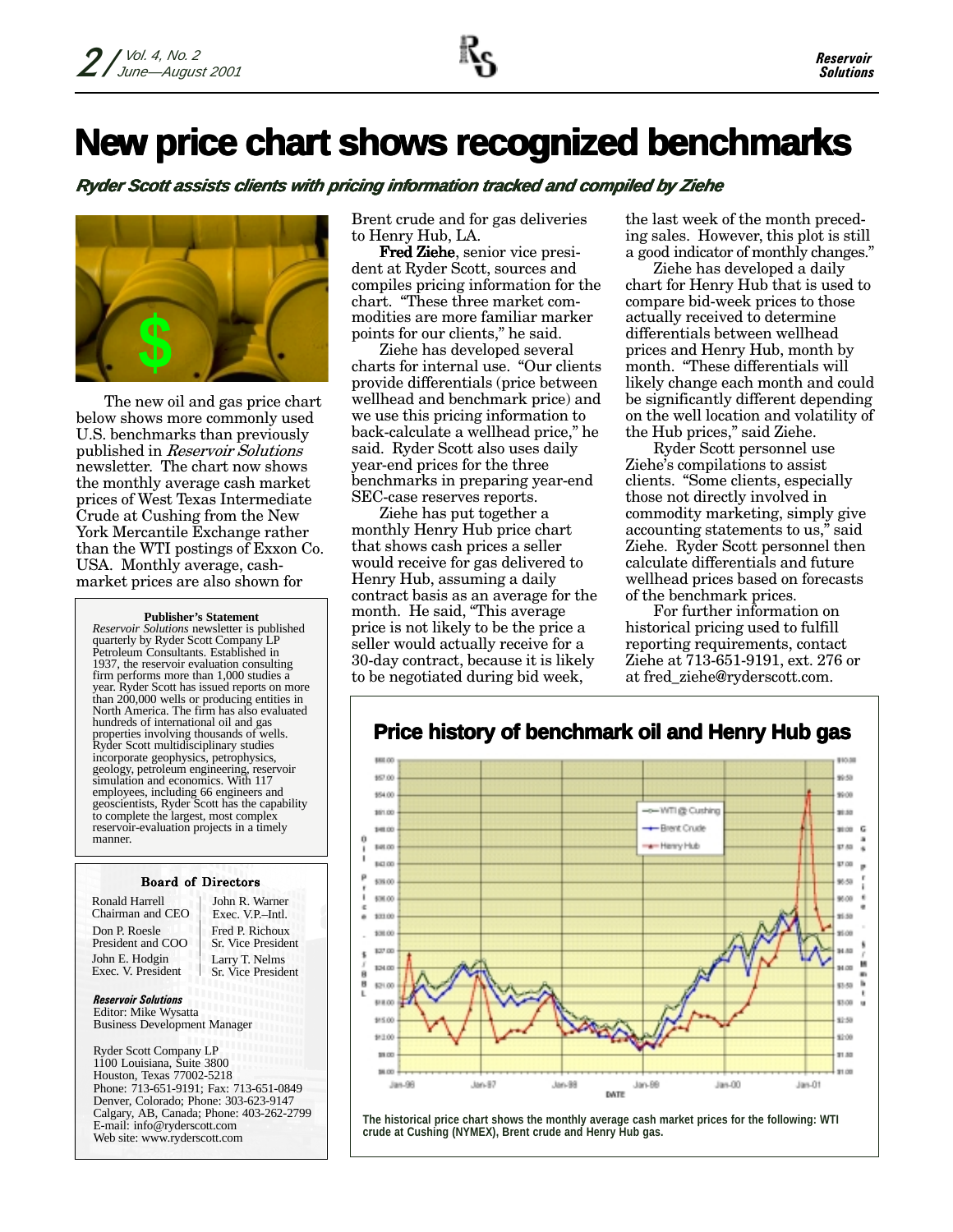# **Ryder Scott-tested PHDWin software designed by evaluators for evaluators**

### **Integration of mapping-economics package in the works**

After two years of testing and tweaking, Ryder Scott and software developer TRC Consultants L.C. rolled out a new, commercially available decline curve/material balance/economics program, PHDWin 2.4, at RSC offices in May. The in-



ternal implementation is the culmination of efforts among Ryder Scott and TRC to develop a more robust economics package meeting rigorous consulting standards.

"We believe that this program offers more functionality than competitive products," said Larry **Connor**, vice president at Ryder Scott in charge of information and software development. User licenses for the TRC PHDWin 2.4 are priced to compete favorably against similar commercial software, said **Gary Gonzenbach**, president at TRC.



Ongoing efforts also involve the integration of a mapping application developed by International Datashare Corp. On May  $31, \mathrm{IDC}$  unveiled its new  $32$ bit GeoDesk mapping

system — a fully integrated package that searches, collates and manipulates industry data using a mapping interface. With this feature, a user can store any document, electronic file or scanned image to a well spot on an interactive map display.

Ryder Scott is working with TRC and IDC and testing the integrated mapping-economics package. "The intent is to seamlessly integrate the two programs and pass information and functionality between the systems," said Connor.

Much work has been done. "The two programs already interface effectively and integration will be improved with the introduction of the latest version of GeoDesk," said **Norm Stein**, president of IDC.

## **Designed by evaluators for evaluators**

"Ryder Scott had direct input into the economic algorithms. So now the calculations as well as the interface meet Ryder Scott standards as well as our own," said Gonzenbach. "We worked from the viewpoint of a petroleum engineer, instead of a programmer. Our philosophies on calculating the actual numbers were identical." Ryder Scott input resulted in the following enhancements:

■ Splitting reserves classifications and production categories

■ Interaction between material balance and rate $time$  modules



**Gary Gonzenbach, president at TRC, demonstrates some features of PHDWin 2.4 to Larry Connor (middle) and Jeffrey Wilson, both Ryder Scott engineers involved in the testing.**

Simplified data culling for curve fit

 $\Box$  Simplified data canning for carve in methods available to the base products

 $\blacksquare$  Redesign of the Arps equation parameter window  $\blacksquare$  Incorporation of a "walk" mode with maximum flexibility

*Please see Next Page.*



**On this screen, the user of PHDWin "walks" along the production decline and traces the actual and projected flow rates and decline rates to the day. Cumulative production, remaining reserves and estimated ultimate recovery are traced to the day as well. Ryder Scott recommended the walk mode enhancement during testing.**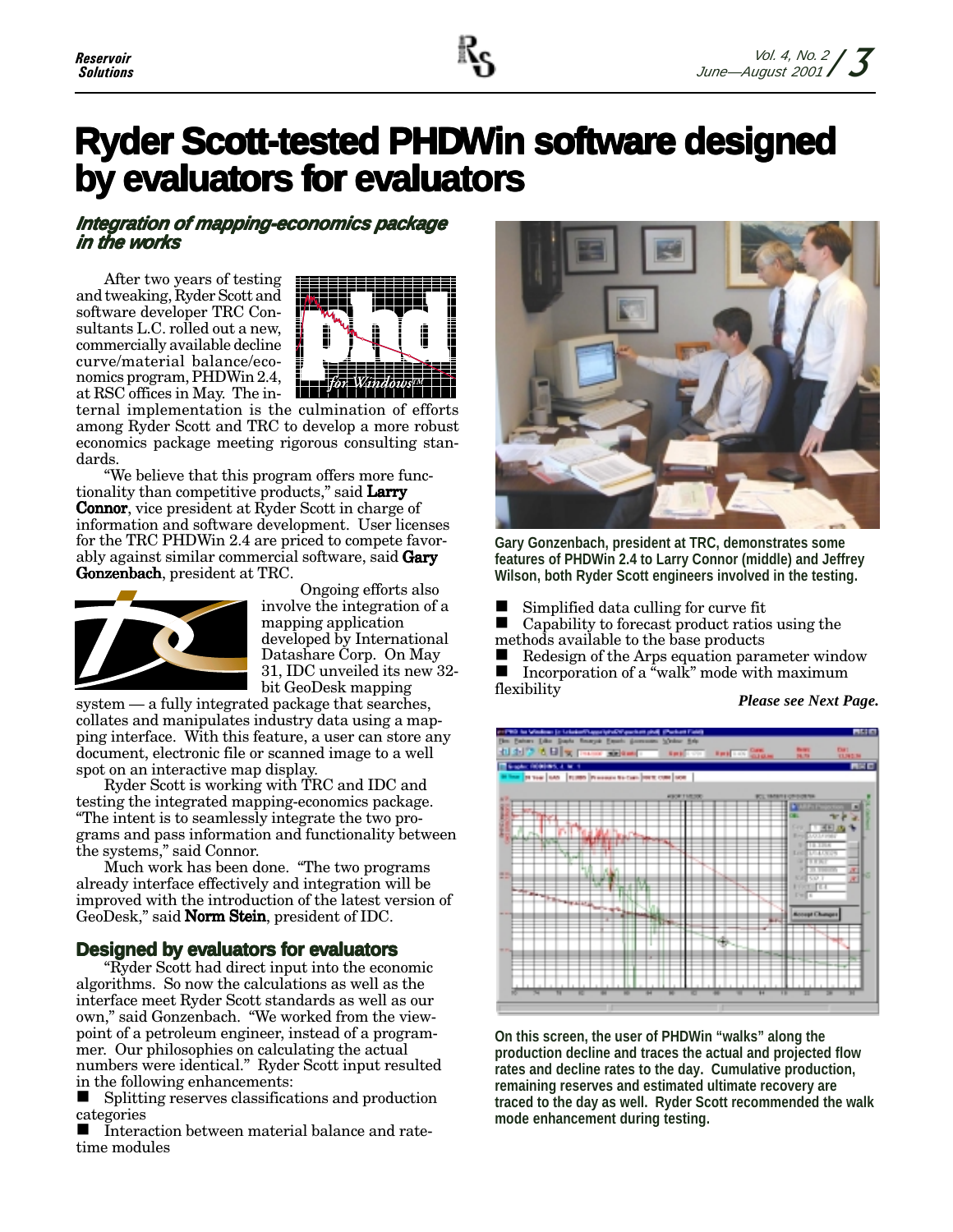In the process, developers totally redesigned the graphical user interface to enhance the functionality and intuitiveness of the package.

Ryder Scott also shared the source code of its own proprietary CashFlow program with TRC so the developer could incorporate those calculations and functionality into PHDWin. "As an example, the curve-fit routine now used by TRC was provided by Ryder Scott. Other CashFlow calculations factor in complex tax regimes, operating costs and platform allocations," said Connor.

Ryder Scott's CashFlow program is written in FORTRAN. "While it is extremely fast and flexible, it did not lend itself to storage and query of historical data. We felt that a database format would resolve many of these issues while opening our work flow by integrating new applications," said Connor. "A number of useful software products are available, each one offering advantages and disadvantages vs. another. Our decision to choose PHDWin was based on our extensive testing of commercially available software packages and discussions with the programming staffs of numerous vendors."

Ryder Scott will continue to use CashFlow and major commercial programs, including Landmark Aries, Merak Portfolio/PEEP and Ogre, for decline curve/economic analyses. In addition, the firm will continue to recommend those programs where appropriate.

"Our clients use a variety of software packages and our challenge is to be proficient in every one," said Connor.

#### **TRC/IDC interface**

The TRC/IDC system stores a variety of information for analyses. For example, with a single click on a well spot, a producing company can pull up a complete well file as well as all engineering and geologic work notes and maps.







**New production data analyzed in programs such as PHDWin can be exported back to GeoDesk where they are added to previous production totals and represented in a bubble map (shown here) displaying cumulative production by well.**

A consulting firm might pull up information used in an evaluation. For example, a user will query the GeoDesk map to determine which wells have produced from a certain horizon and the program colors those well spots on screen. A second query will determine if any of the wells have been previously evaluated. Then double clicking or circling the selected wells will export the information to PHDWin.

"This will open a whole new method to analyze, store and present evaluation results and provide optimum data management." - Larry Connor, vice president at Ryder Scott

For previously evaluated wells, PHDWin exports the last projection as a starting point for the current evaluation. Then the evaluator will analyze the wells in PHDWin using the fully integrated volumetric, decline, material balance and economic modules, each with real-time resolution. The results are then exported back to GeoDesk to bubble or contour the economic parameters or reserve volumes.

"When complete, this will open a whole new method to analyze, store and present evaluation results and provide optimum data management," said Connor.

#### **Property Acquisition Applications**

Property buyers may soon be able to use the TRC/ IDC system to evaluate potential acquisitions. At press time, IDC was several weeks away from contracting with a public data provider for U.S. oil and gas well production data. Well header and production

*Please see Next Page.*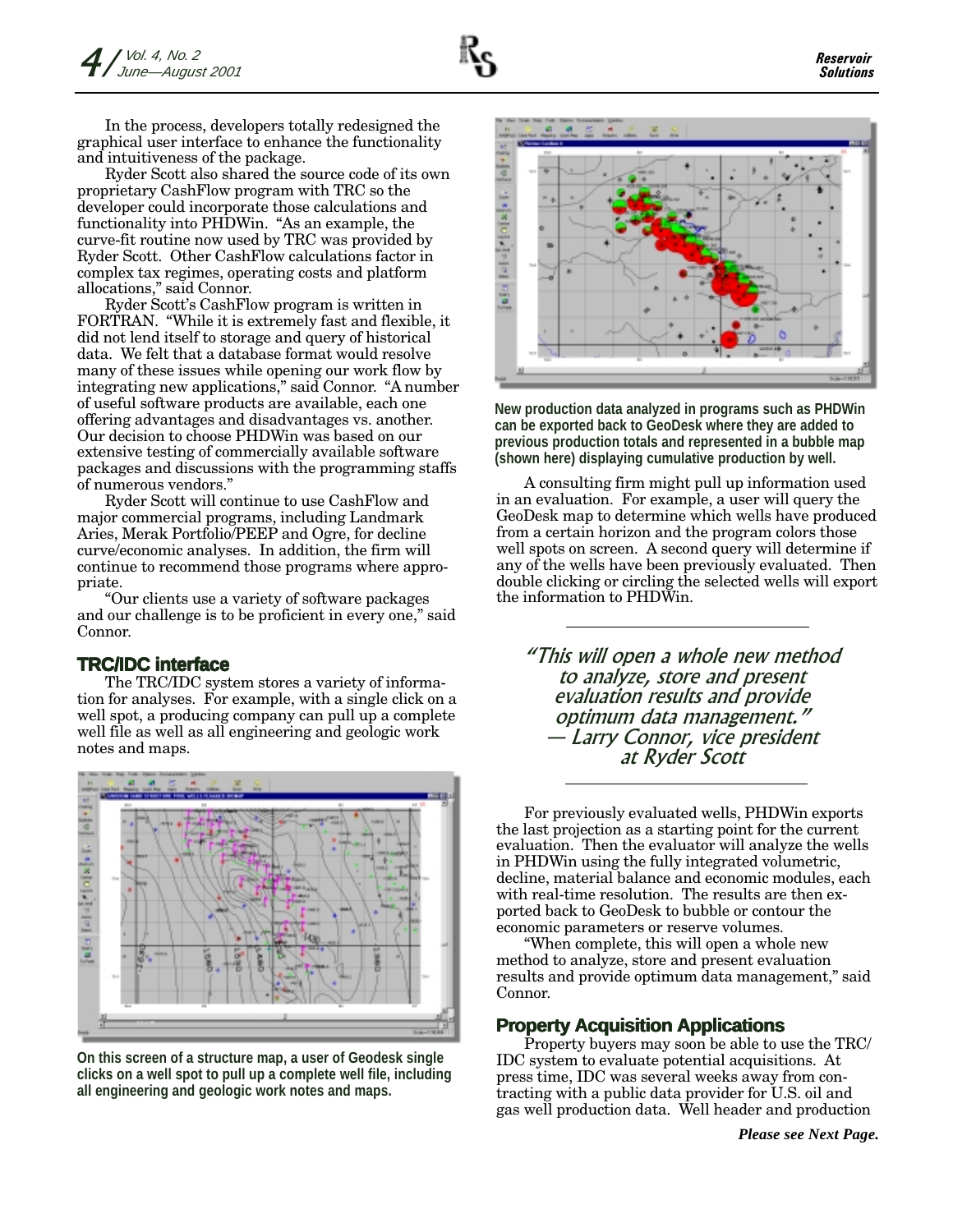"Our intent is to provide not only the (Ryder Scott) report, but all engineering and geologic tools and information used in the evaluation process." — Larry Connor, vice president at Ryder Scott

data in various formats organized by state for more than two million wells will be importable.

"Our short-term goal is to offer users of the TRC/ IDC system the capability of analyzing public information on U.S properties. Information typically used by engineers will include production and pressure data and historical volumes for P/Z work," said Stein. GeoDesk already imports headers, scout ticket information and production data from properties in Canada. This includes map interface access to a library of digital well-log data for 150,000 wells in western Canada.

IDC planned to offer the public-data-set integration to GeoDesk users desiring an alternative to other data providers. "We believe we will have some viable options to solve that problem, but more will be known about that in the next six weeks," said Stein in late April.

### **Green Book on CD/ROM**

Ryder Scott is developing an electronic version of the Ryder Scott "green book" reserves report. To add value to its product line, Ryder Scott is working with

TRC, IDC and other vendors to offer timed, working versions of their software on disks loaded with client data. "Our intent is to provide not only the report, but all engineering and geologic tools and information used in the evaluation process," said Connor. The client will use this package to evaluate pricing sensitivities and production scenarios. "We believe this will

save our clients both time and money while providing improved service," said Connor.

### **PHDWin still evolving**

The development of PHDWin for use in Ryder Scott projects is far from finished, said Connor. Immediate programming efforts include the ability to calculate complex Canadian royalties and international production and profit-sharing contracts. In May, Ryder Scott began discussions on incorporating its reserves management system.

**The PHDWin BHP/Z plot below shows the steady decrease in bottom hole pressure with the production of gas. Reserves from ratetime projections, material balance projections, volumetric analysis (calculator shown to the right) and economics are all linked to the same result. Ryder Scott recommended enhanced interaction between the material balance and rate-time modules.**





#### **Who to Contact Who to**

For more information from Ryder Scott, please contact Larry Connor at 713-651-9191, ext. 295 or at his e-mail at larry\_connor@ryderscott.com.

For questions directed to IDC, please contact Mark Kidder, vice president, at 281-829-2003 or at his e-mail mkidder@datashare.net. The IDC Web site is at www.datashare.net.

For questions directed to TRC, please contact Gary Gonzenbach at 888-248-8062 or at his e-mail at ggonzenbach@phdwin.com. The TRC Web site is www.phdwin.com. "TRC maintains a support desk unequalled in responsiveness and eagerness to resolve issues," said Connor.



**Dave Nelson, COO at OilExchange, recently demonstrated the capabilities of the company's ASPbased data-room system to effectively make the PHDWin program accessible over the Internet. See screen shot of PHDWin production plot over OilExchange system on Page 7.**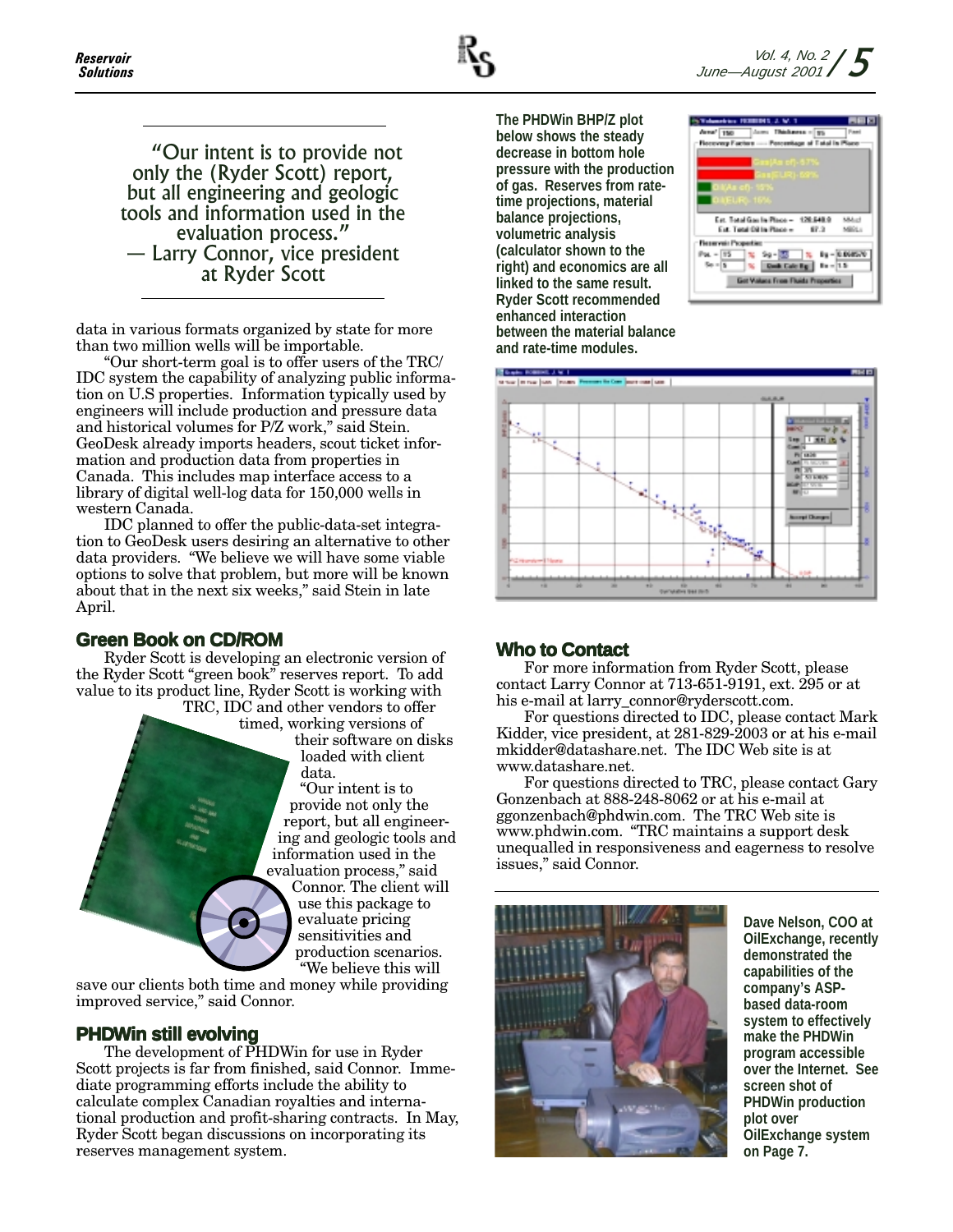# **Report post-year-end events that "materially" affect year-end reser -end reserves estimates, ves estimates, estimates, says SEC engineer ys SEC engineer**



Ryder Scott recently sought and received clarification on a reserves reporting issue from an engineer at the U.S. Securities and Exchange Administration. He said

that public issuers reporting reserves at year-end should include the effects of events occurring after December 31 in the report text, if those occurrences "materially affect" reserves volumes.

These events could be sales, purchases, dry holes,

## **SPE simulation seminars hit the mark, say attendees**

The Ryder Scott-hosted Society of Petroleum Engineers Gulf Coast section seminars on reservoir simulation achieved their objectives, attendees reported in April. Three of the four instructors were Ryder Scott engineers.

**Majeed Yousif**, a senior research engineer at Shell Exploration and Production Inc., said, "The seminar on practical decisions was a good refresher of reservoir simulation in general and was helpful in laying out a systematic approach to modeling. It was well organized and covered a lot of material in a very short  $time."$ 

Liliana Monroy, a reservoir engineer at Becip Inc., said, "We use fluid characterizations in reservoir simulation, so I found this course to be very helpful for work and to fulfill my engineering career objectives."

Dean Rietz and Miles Palke, both Ryder Scott engineers, conducted the practical decision-making seminar aimed at those planning to conduct, review or oversee a reservoir simulation study and at experienced modelers wanting to review details.

facility failures or other events. However, the effects of those occurrences should not be reflected in reserves figures for the year, because FASB 69 guidelines limit the reporting of reserves to conditions up to and on the report date.

We discussed many circumstances that could retrospectively alter reserves after December 31," said **Ron Harrell**, CEO at Ryder Scott. "One example, for instance would be if a company drilled a dry hole January 5 in a field in which proved undeveloped reserves had been assigned and reported on December  $31.$ "



**Dean Rietz, vice president at Ryder Scott, instructs students in his practical, graduate-level simulation course offered at the University of Houston during the spring semester. UH offered Rietz an adjunct professorship after Christine Economides, director of the UH petroleum engineering program, attended the Society of Petroleum Engineers Gulf Coast section reservoir simulation seminars hosted by Ryder Scott in April, 2000. See article on this year's SPE Ryder Scott-hosted simulation seminars on this page.**

# **Two engineers join firm**



**Kumar Oetama**

Engineers Rajneesh Kumar and **Teddy Oetama** recently joined the Ryder Scott Canada and Ryder Scott Houston offices, respectively. Kumar has more than eight years of experience

in reservoir and process engineering and operations. His reservoir engineering experience includes reservoir simulation, depletion studies and field optimization analyses with an emphasis in North America, including in the Western Canadian Sedimentary Basin.

Kumar has a Master of Science degree and bachelors degree in chemical engineering from the University of Calgary and Banaras Hindu University, respectively.

Oetama has 18 years of production and reservoir engineering experience including production data analyses, pressure transient analyses, reservoir modeling, economic analyses, and fracture treatment design. His main emphasis at Ryder Scott will be reservoir simulation studies as well as transient test design and analysis.

Oetama worked at S.A. Holditch & Assocs. Inc. from 1990 to 1998 where he was involved in all aspects of reservoir and production engineering, particularly, pressure transient analysis, reservoir simulation and production data analysis. He has M.S. and Ph.D. degrees in petroleum engineering from Texas A&M University.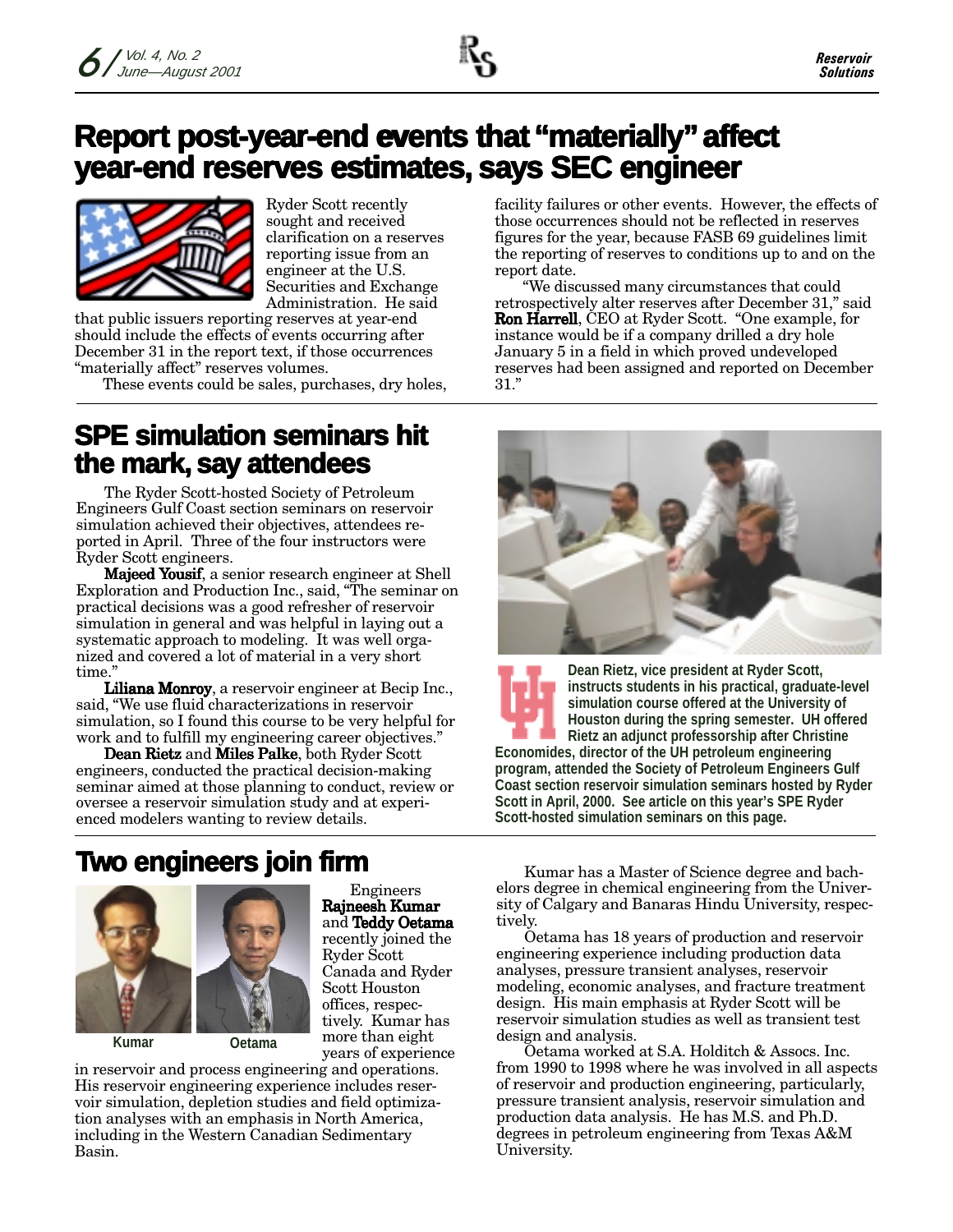





**These screen shots display the map-based interface on the left and analysis programs on the right. Through the OilExchange ASP service, evaluators can perform analyses in disciplines from geophysics to cash-flow economics. Figure 1 shows the seismic viewer, which allows the user to alter the scale of the data along with other viewing parameters. Figure 2 shows logging data, which can be displayed as interactive data or as a PDF file. Figure 3 shows production data on the PHDWin software developed by TRC Consultants L.C. Ryder Scott tested PHDWin. See article on Page 3.**

#### *Alliance—Cont. from Page 1*

Because the data files stay on the server, interactivity is not drastically affected by limited bandwidths or slow connections," said **Dave Nelson**, COO at OilExchange.

The data-room service is used in acquisition and divestiture work, in review and analysis of data shared among operating companies and between consultant and client as well as in other projects. "We foresee potential for considerable benefit from the emerging information technologies in the petroleum industry," said **Ron Harrell**, CEO at Ryder Scott. "Increasingly, our clients are providing copies of their digital databases to us, which accelerates our initial evaluations and later updates. The alliance will facilitate more effective, lower cost management of the digital information flow within and among organizations. It will also provide a one-of-a-kind opportunity for our clients to showcase their divestiture properties worldwide through the Internet with absolute security."

OilExchange has integrated the PHDWin economics software in its ASP system for testing. (Please see article on PHDWin, Page 3.) "There are few technical issues involved in running any type of software on our system," said Nelson. "Ryder Scott and a client on the other side of the world, together, will be able to review live data underlying pricing sensitivity runs in PHDWin or other economics programs. The cost savings in reduced travel and time are tremendous."

Because the highly flexible system accommodates a wide range of data and software, evaluators perform analyses in disciplines from geophysics to cash-flow









economics. Oil Exchange Inc., a leading provider of esolutions for the global oil and gas industry, has 15 years of international project management experience. For additional information on OilExchange services, go to www.OilExchange.com, e-mail sales@oilexchange.com or call (303)-825-0775. Additional information on the alliance may be found at www.ryderscott.com, by e-mailing info@ryderscott.com or contacting John Hodgin, executive vice president at Ryder Scott, at (713) 651-9191, ext. 247.

For more information on data rooms and OilExchange, please see Reservoir Solutions newsletter, Vol. 3, No. 4, December-February, Page 6. Also, the *Oil and Gas Journal* article "Online E&P asset management" (April 23, Page 18) features a commentary on e-commerce in the upstream industry and includes comments from Gendelman as well as an analysis of OilExchange and other e-businesses.

"The continued development of these ASP methods may be the key to online success of A&D methods over those offline. Oil companies will be able to use such software securely without having to spend the time or money developing them," the article stated.